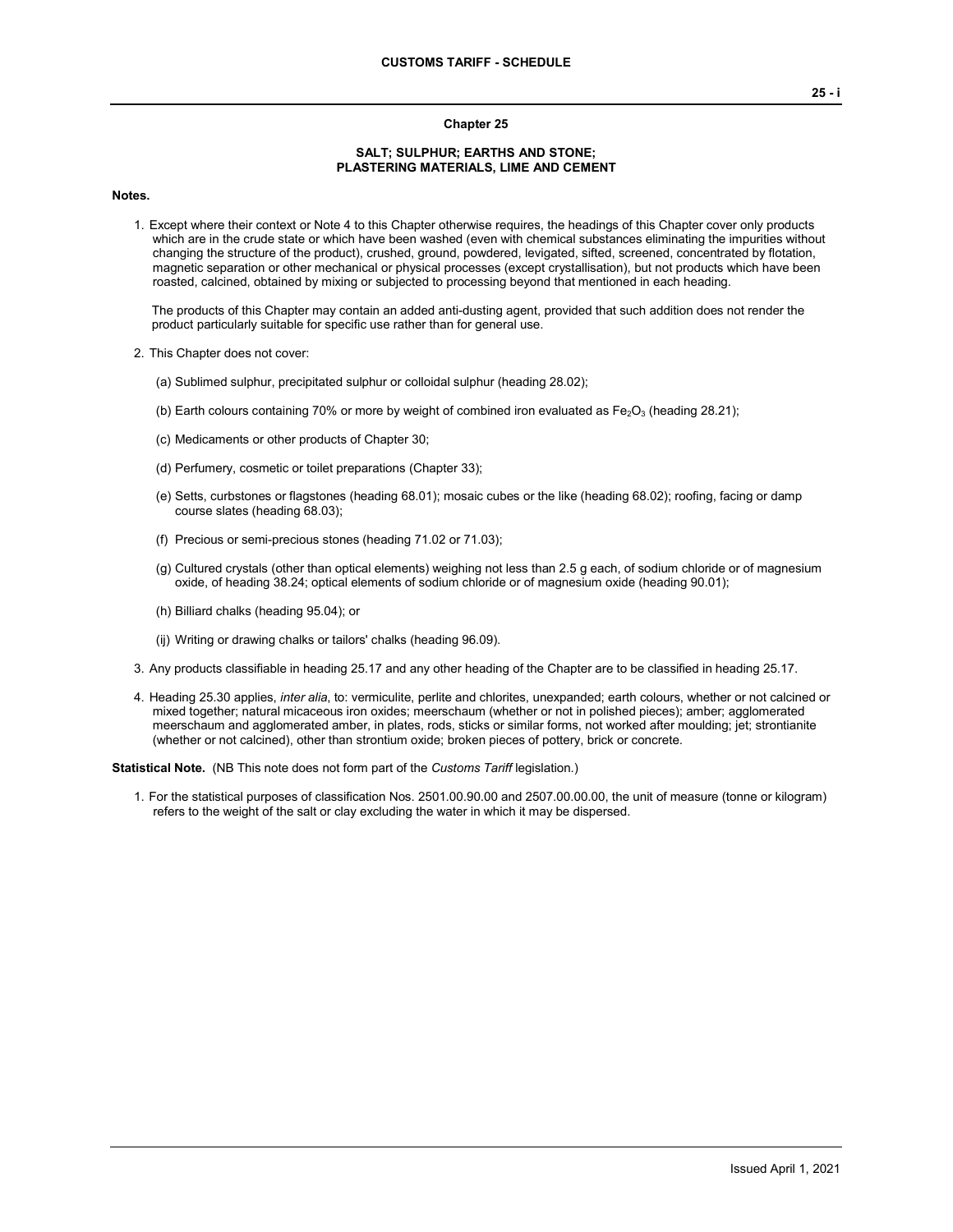## **CUSTOMS TARIFF - SCHEDULE**

| <b>Tariff</b><br>Item     | <b>SS</b> | <b>Description of Goods</b>                                                                                                                                                          | Unit of<br>Meas. | <b>MFN</b><br><b>Tariff</b> | Applicable<br><b>Preferential Tariffs</b>                                                                                      |
|---------------------------|-----------|--------------------------------------------------------------------------------------------------------------------------------------------------------------------------------------|------------------|-----------------------------|--------------------------------------------------------------------------------------------------------------------------------|
| 2501.00                   |           | Salt (including table salt and denatured salt) and pure sodium chloride,<br>whether or not in aqueous solution or containing added anti-caking or<br>free-flowing agents; sea water. |                  |                             |                                                                                                                                |
|                           |           | 2501.00.10 00 - - - Table salt made by an admixture of other ingredients when containing 90%<br>or more of pure sodium chloride                                                      | <b>TNE</b>       | 2.5%                        | CCCT, LDCT, GPT,<br>UST, MXT, CIAT, CT,<br>CRT, IT, NT, SLT, PT,<br>COLT, JT, PAT, HNT,<br>KRT, CEUT, UAT,<br>CPTPT, UKT: Free |
| 2501.00.90 00 - - - Other |           |                                                                                                                                                                                      | <b>TNE</b>       | Free                        | CCCT, LDCT, GPT,<br>UST, MXT, CIAT, CT,<br>CRT, IT, NT, SLT, PT,<br>COLT, JT, PAT, HNT,<br>KRT, CEUT, UAT,<br>CPTPT, UKT: Free |
|                           |           | 2502.00.00 00 Unroasted iron pyrites.                                                                                                                                                | TNE              | Free                        | CCCT, LDCT, GPT,<br>UST, MXT, CIAT, CT,<br>CRT, IT, NT, SLT, PT,<br>COLT, JT, PAT, HNT,<br>KRT, CEUT, UAT,<br>CPTPT, UKT: Free |
|                           |           | 2503.00.00 00 Sulphur of all kinds, other than sublimed sulphur, precipitated sulphur<br>and colloidal sulphur.                                                                      | <b>TNE</b>       | Free                        | CCCT, LDCT, GPT,<br>UST, MXT, CIAT, CT,<br>CRT, IT, NT, SLT, PT,<br>COLT, JT, PAT, HNT,<br>KRT, CEUT, UAT,<br>CPTPT, UKT: Free |
| 25.04                     |           | Natural graphite.                                                                                                                                                                    |                  |                             |                                                                                                                                |
|                           |           | 2504.10.00 00 - In powder or in flakes                                                                                                                                               | <b>TNE</b>       | Free                        | CCCT, LDCT, GPT,<br>UST, MXT, CIAT, CT,<br>CRT, IT, NT, SLT, PT,<br>COLT, JT, PAT, HNT,<br>KRT, CEUT, UAT,<br>CPTPT, UKT: Free |
| 2504.90.00 00 -Other      |           |                                                                                                                                                                                      | <b>TNE</b>       | Free                        | CCCT, LDCT, GPT,<br>UST, MXT, CIAT, CT,<br>CRT, IT, NT, SLT, PT,<br>COLT, JT, PAT, HNT,<br>KRT, CEUT, UAT,<br>CPTPT, UKT: Free |
|                           |           |                                                                                                                                                                                      |                  |                             |                                                                                                                                |

**25.05 Natural sands of all kinds, whether or not coloured, other than metalbearing sands of Chapter 26.**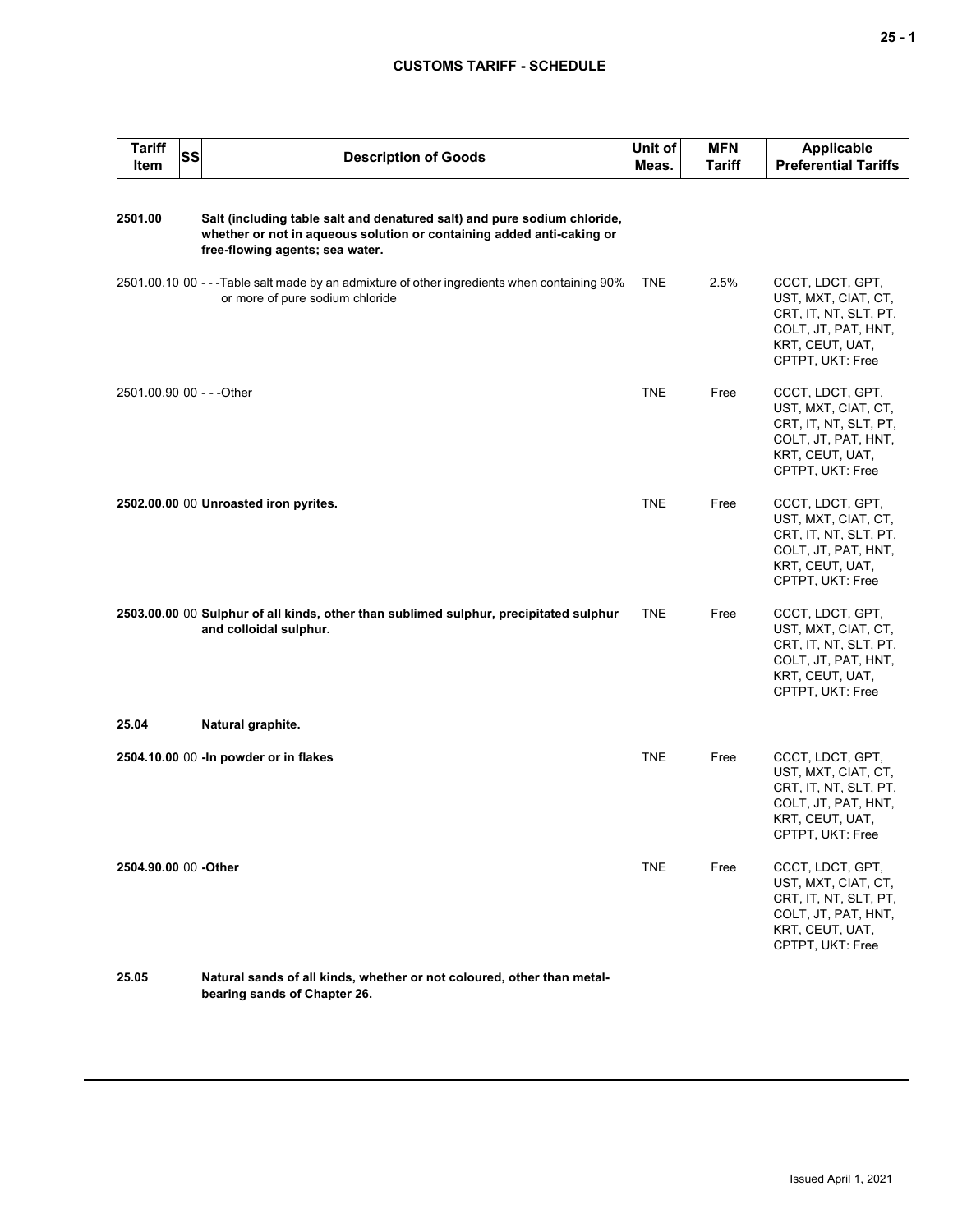| <b>Tariff</b><br>Item    | <b>SS</b><br><b>Description of Goods</b>                                                                                                                                                  | Unit of<br>Meas.                       | <b>MFN</b><br><b>Tariff</b> | Applicable<br><b>Preferential Tariffs</b>                                                                                      |
|--------------------------|-------------------------------------------------------------------------------------------------------------------------------------------------------------------------------------------|----------------------------------------|-----------------------------|--------------------------------------------------------------------------------------------------------------------------------|
| 2505.10.00               | -Silica sand and quartz sands                                                                                                                                                             | <b>TNE</b><br><b>TNE</b><br><b>TNE</b> | Free                        | CCCT, LDCT, GPT,<br>UST, MXT, CIAT, CT,<br>CRT, IT, NT, SLT, PT,<br>COLT, JT, PAT, HNT,<br>KRT, CEUT, UAT,<br>CPTPT, UKT: Free |
| 2505.90.00 00 -Other     |                                                                                                                                                                                           | <b>TNE</b>                             | Free                        | CCCT, LDCT, GPT,<br>UST, MXT, CIAT, CT,<br>CRT, IT, NT, SLT, PT,<br>COLT, JT, PAT, HNT,<br>KRT, CEUT, UAT,<br>CPTPT, UKT: Free |
| 25.06                    | Quartz (other than natural sands); quartzite, whether or not roughly<br>trimmed or merely cut, by sawing or otherwise, into blocks or slabs of a<br>rectangular (including square) shape. |                                        |                             |                                                                                                                                |
| 2506.10.00 00 -Quartz    |                                                                                                                                                                                           | <b>TNE</b>                             | Free                        | CCCT, LDCT, GPT,<br>UST, MXT, CIAT, CT,<br>CRT, IT, NT, SLT, PT,<br>COLT, JT, PAT, HNT,<br>KRT, CEUT, UAT,<br>CPTPT, UKT: Free |
| 2506.20.00 00 -Quartzite |                                                                                                                                                                                           | <b>TNE</b>                             | Free                        | CCCT, LDCT, GPT,<br>UST, MXT, CIAT, CT,<br>CRT, IT, NT, SLT, PT,<br>COLT, JT, PAT, HNT,<br>KRT, CEUT, UAT,<br>CPTPT, UKT: Free |
|                          | 2507.00.00 00 Kaolin and other kaolinic clays, whether or not calcined.                                                                                                                   | KGM                                    | Free                        | CCCT, LDCT, GPT,<br>UST, MXT, CIAT, CT,<br>CRT, IT, NT, SLT, PT,<br>COLT, JT, PAT, HNT,<br>KRT, CEUT, UAT,<br>CPTPT, UKT: Free |
| 25.08                    | Other clays (not including expanded clays of heading 68.06), andalusite,<br>kyanite and sillimanite, whether or not calcined; mullite; chamotte or<br>dinas earths.                       |                                        |                             |                                                                                                                                |
|                          | 2508.10.00 00 -Bentonite                                                                                                                                                                  | KGM                                    | Free                        | CCCT, LDCT, GPT,<br>UST, MXT, CIAT, CT,<br>CRT, IT, NT, SLT, PT,<br>COLT, JT, PAT, HNT,<br>KRT, CEUT, UAT,<br>CPTPT, UKT: Free |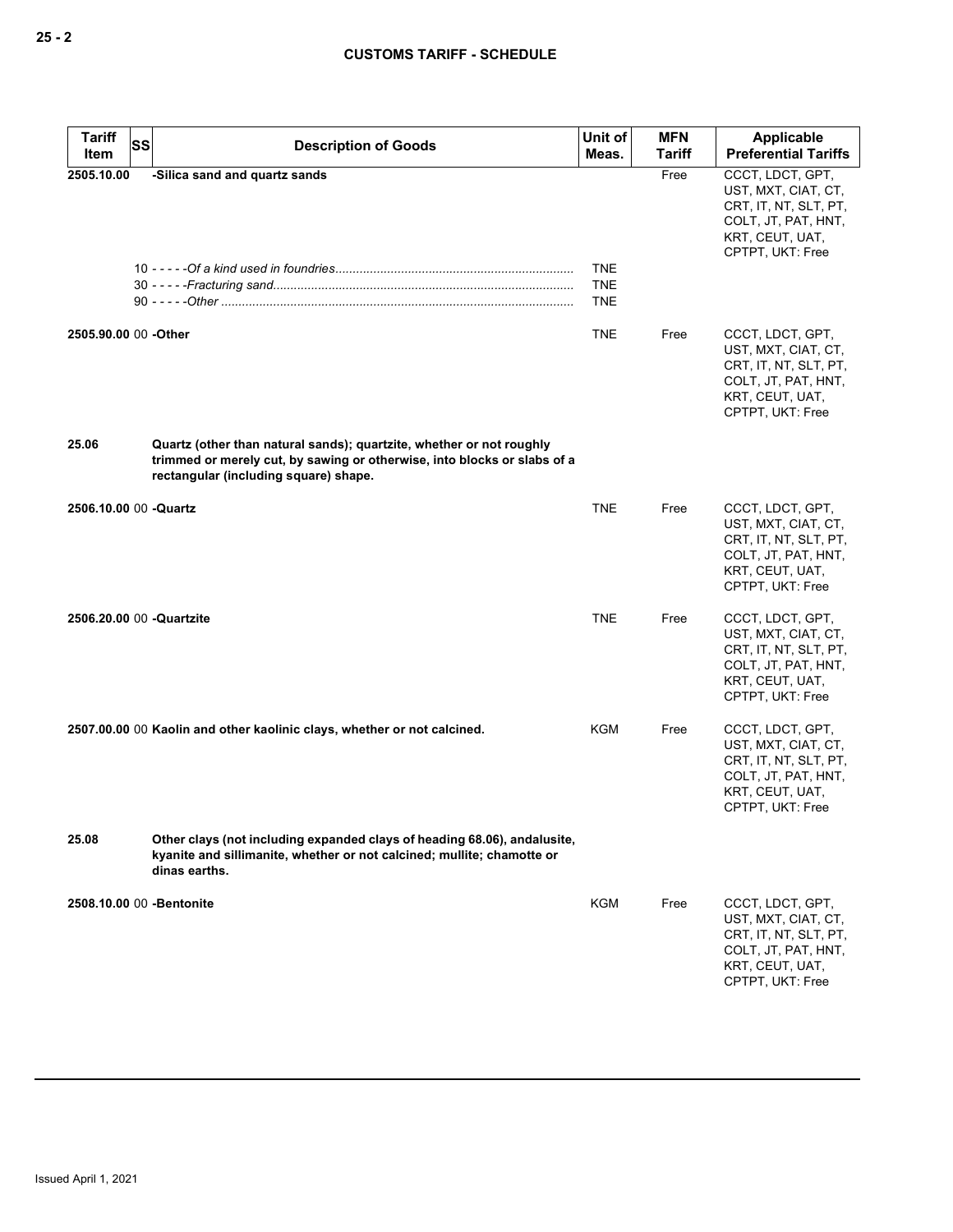| <b>Tariff</b>        | SS<br><b>Description of Goods</b>                                                        | Unit of                  | <b>MFN</b>    | <b>Applicable</b>                                                                                                              |
|----------------------|------------------------------------------------------------------------------------------|--------------------------|---------------|--------------------------------------------------------------------------------------------------------------------------------|
| Item                 |                                                                                          | Meas.                    | <b>Tariff</b> | <b>Preferential Tariffs</b>                                                                                                    |
|                      | 2508.30.00 00 -Fire-clay                                                                 | <b>KGM</b>               | Free          | CCCT, LDCT, GPT,<br>UST, MXT, CIAT, CT,<br>CRT, IT, NT, SLT, PT,<br>COLT, JT, PAT, HNT,<br>KRT, CEUT, UAT,<br>CPTPT, UKT: Free |
| 2508.40.00           | -Other clays                                                                             |                          | Free          | CCCT, LDCT, GPT,<br>UST, MXT, CIAT, CT,<br>CRT, IT, NT, SLT, PT,<br>COLT, JT, PAT, HNT,<br>KRT, CEUT, UAT,<br>CPTPT, UKT: Free |
|                      | $---Other:$                                                                              | <b>KGM</b>               |               |                                                                                                                                |
|                      |                                                                                          | <b>KGM</b><br><b>KGM</b> |               |                                                                                                                                |
|                      | 2508.50.00 00 -Andalusite, kyanite and sillimanite                                       | <b>KGM</b>               | Free          | CCCT, LDCT, GPT,<br>UST, MXT, CIAT, CT,<br>CRT, IT, NT, SLT, PT,<br>COLT, JT, PAT, HNT,<br>KRT, CEUT, UAT,<br>CPTPT, UKT: Free |
|                      | 2508.60.00 00 -Mullite                                                                   | <b>KGM</b>               | Free          | CCCT, LDCT, GPT,<br>UST, MXT, CIAT, CT,<br>CRT, IT, NT, SLT, PT,<br>COLT, JT, PAT, HNT,<br>KRT, CEUT, UAT,<br>CPTPT, UKT: Free |
|                      | 2508.70.00 00 - Chamotte or dinas earths                                                 | <b>KGM</b>               | Free          | CCCT, LDCT, GPT,<br>UST, MXT, CIAT, CT,<br>CRT, IT, NT, SLT, PT,<br>COLT, JT, PAT, HNT,<br>KRT, CEUT, UAT,<br>CPTPT, UKT: Free |
| 2509.00.00 00 Chalk. |                                                                                          | <b>KGM</b>               | Free          | CCCT, LDCT, GPT,<br>UST, MXT, CIAT, CT,<br>CRT, IT, NT, SLT, PT,<br>COLT, JT, PAT, HNT,<br>KRT, CEUT, UAT,<br>CPTPT, UKT: Free |
| 25.10                | Natural calcium phosphates, natural aluminum calcium phosphates and<br>phosphatic chalk. |                          |               |                                                                                                                                |
|                      | 2510.10.00 00 -Unground                                                                  | <b>TNE</b>               | Free          | CCCT, LDCT, GPT,<br>UST, MXT, CIAT, CT,<br>CRT, IT, NT, SLT, PT,<br>COLT, JT, PAT, HNT,<br>KRT, CEUT, UAT,<br>CPTPT, UKT: Free |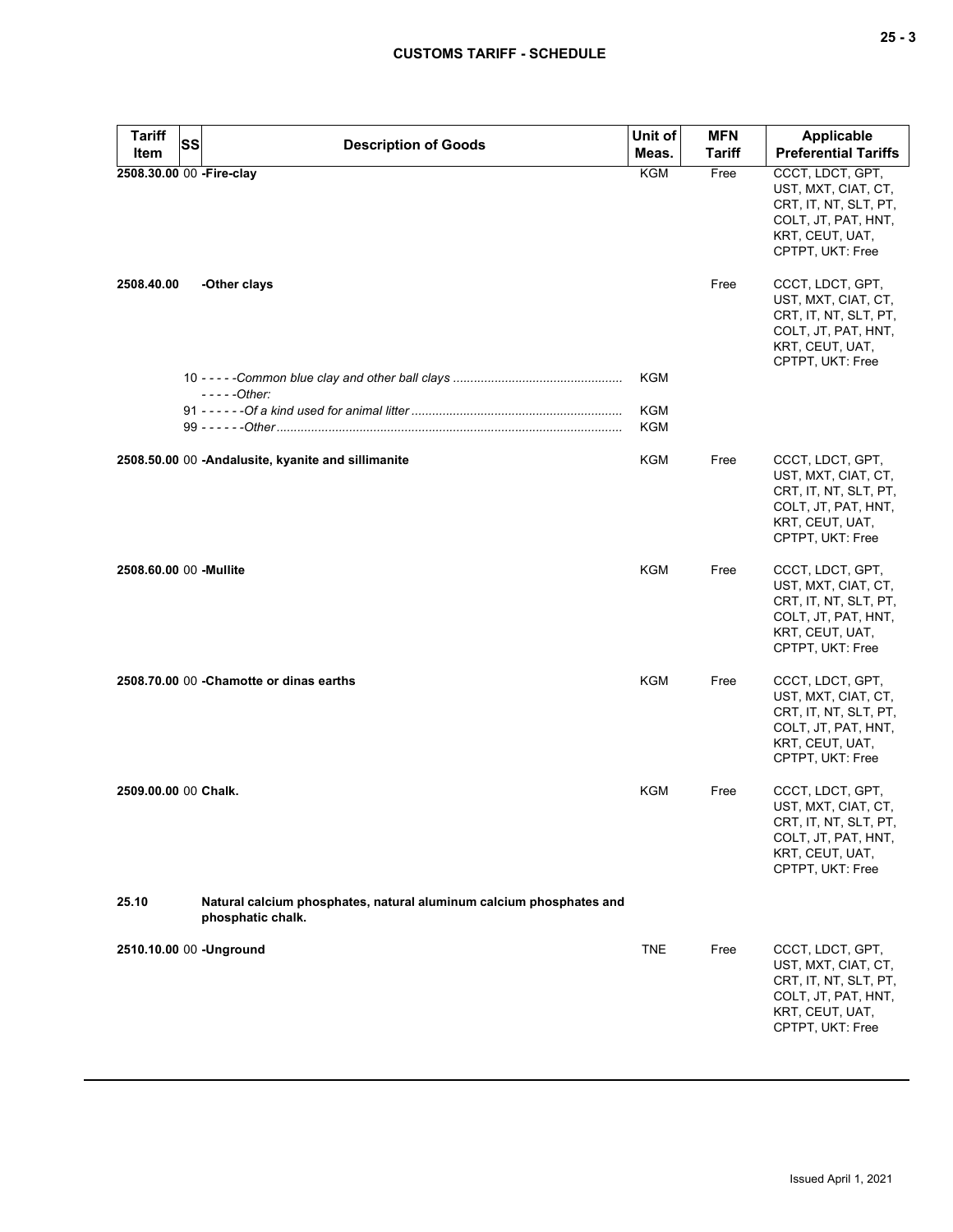| <b>Tariff</b><br>SS<br>Item    | <b>Description of Goods</b>                                                                                                                                                                        | Unit of<br>Meas. | <b>MFN</b><br><b>Tariff</b> | Applicable<br><b>Preferential Tariffs</b>                                                                                      |
|--------------------------------|----------------------------------------------------------------------------------------------------------------------------------------------------------------------------------------------------|------------------|-----------------------------|--------------------------------------------------------------------------------------------------------------------------------|
| 2510.20.00 00 -Ground<br>25.11 | Natural barium sulphate (barytes); natural barium carbonate (witherite),                                                                                                                           | <b>TNE</b>       | Free                        | CCCT, LDCT, GPT,<br>UST, MXT, CIAT, CT,<br>CRT, IT, NT, SLT, PT,<br>COLT, JT, PAT, HNT,<br>KRT, CEUT, UAT,<br>CPTPT, UKT: Free |
|                                | whether or not calcined, other than barium oxide of heading 28.16.                                                                                                                                 |                  |                             |                                                                                                                                |
|                                | 2511.10.00 00 -Natural barium sulphate (barytes)                                                                                                                                                   | <b>TNE</b>       | Free                        | CCCT, LDCT, GPT,<br>UST, MXT, CIAT, CT,<br>CRT, IT, NT, SLT, PT,<br>COLT, JT, PAT, HNT,<br>KRT, CEUT, UAT,<br>CPTPT, UKT: Free |
|                                | 2511.20.00 00 -Natural barium carbonate (witherite)                                                                                                                                                | <b>TNE</b>       | Free                        | CCCT, LDCT, GPT,<br>UST, MXT, CIAT, CT,<br>CRT, IT, NT, SLT, PT,<br>COLT, JT, PAT, HNT,<br>KRT, CEUT, UAT,<br>CPTPT, UKT: Free |
|                                | 2512.00.00 00 Siliceous fossil meals (for example, kieselguhr, tripolite and diatomite)<br>and similar siliceous earths, whether or not calcined, of an apparent<br>specific gravity of 1 or less. | KGM              | Free                        | CCCT, LDCT, GPT,<br>UST, MXT, CIAT, CT,<br>CRT, IT, NT, SLT, PT,<br>COLT, JT, PAT, HNT,<br>KRT, CEUT, UAT,<br>CPTPT, UKT: Free |
| 25.13                          | Pumice stone; emery; natural corundum, natural garnet and other<br>natural abrasives, whether or not heat-treated.                                                                                 |                  |                             |                                                                                                                                |
|                                | 2513.10.00 00 - Pumice stone                                                                                                                                                                       | <b>KGM</b>       | Free                        | CCCT, LDCT, GPT,<br>UST, MXT, CIAT, CT,<br>CRT, IT, NT, SLT, PT,<br>COLT, JT, PAT, HNT,<br>KRT, CEUT, UAT,<br>CPTPT, UKT: Free |
|                                | 2513.20.00 00 -Emery, natural corundum, natural garnet and other natural abrasives                                                                                                                 | KGM              | Free                        | CCCT, LDCT, GPT,<br>UST, MXT, CIAT, CT,<br>CRT, IT, NT, SLT, PT,<br>COLT, JT, PAT, HNT,<br>KRT, CEUT, UAT,<br>CPTPT, UKT: Free |
|                                | 2514.00.00 00 Slate, whether or not roughly trimmed or merely cut, by sawing or<br>otherwise, into blocks or slabs of a rectangular (including square)<br>shape.                                   | <b>TNE</b>       | Free                        | CCCT, LDCT, GPT,<br>UST, MXT, CIAT, CT,<br>CRT, IT, NT, SLT, PT,<br>COLT, JT, PAT, HNT,<br>KRT, CEUT, UAT,<br>CPTPT, UKT: Free |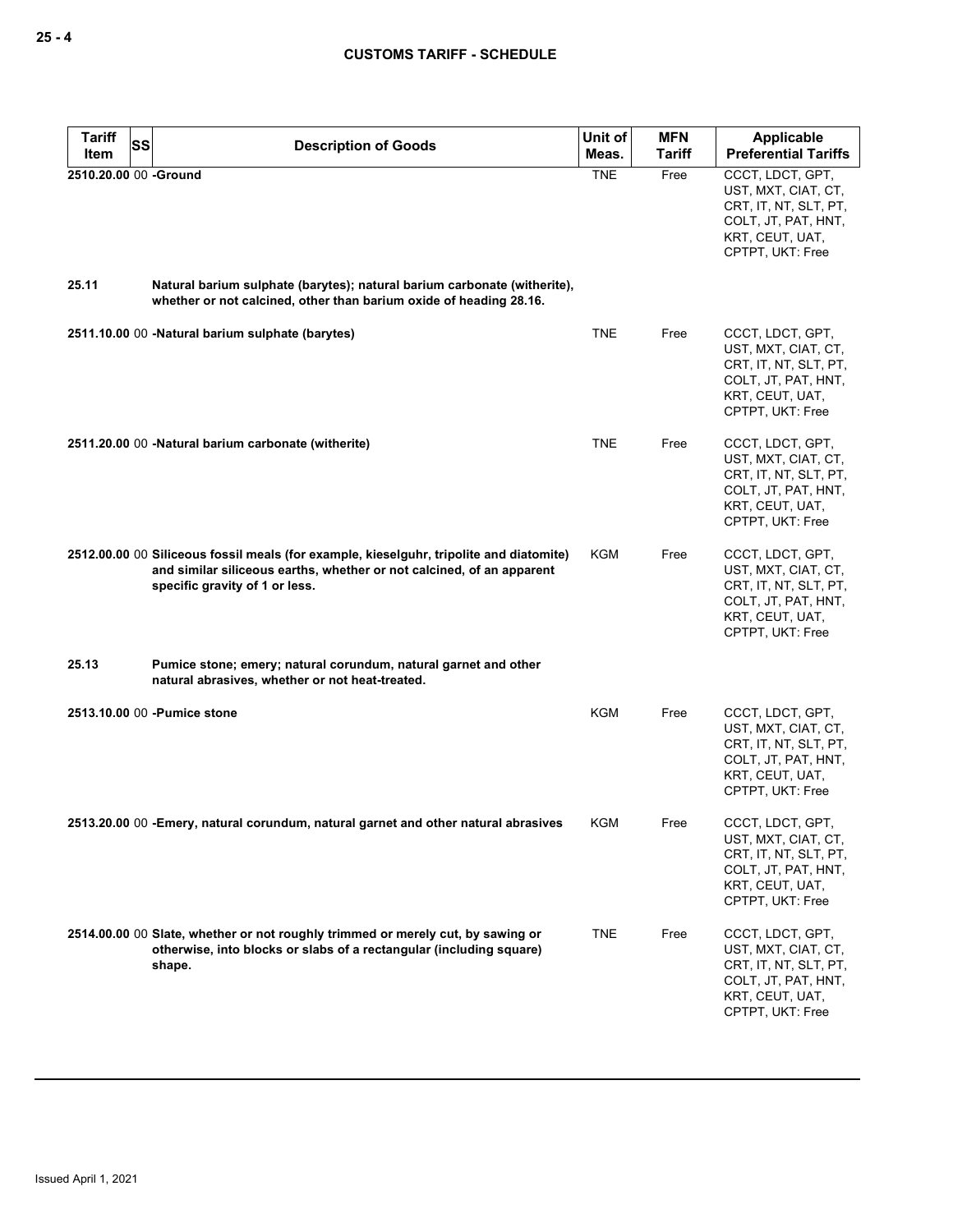| <b>Tariff</b><br>Item | <b>SS</b> | <b>Description of Goods</b>                                                                                                                                                                                                                                                                                                 | Unit of<br>Meas. | <b>MFN</b><br>Tariff | <b>Applicable</b><br><b>Preferential Tariffs</b>                                                                               |
|-----------------------|-----------|-----------------------------------------------------------------------------------------------------------------------------------------------------------------------------------------------------------------------------------------------------------------------------------------------------------------------------|------------------|----------------------|--------------------------------------------------------------------------------------------------------------------------------|
| 25.15                 |           | Marble, travertine, ecaussine and other calcareous monumental or<br>building stone of an apparent specific gravity of 2.5 or more, and<br>alabaster, whether or not roughly trimmed or merely cut, by sawing or<br>otherwise, into blocks or slabs of a rectangular (including square)<br>shape.<br>-Marble and travertine: |                  |                      |                                                                                                                                |
|                       |           | 2515.11.00 00 - - Crude or roughly trimmed                                                                                                                                                                                                                                                                                  | <b>TNE</b>       | Free                 | CCCT, LDCT, GPT,                                                                                                               |
|                       |           |                                                                                                                                                                                                                                                                                                                             |                  |                      | UST, MXT, CIAT, CT,<br>CRT, IT, NT, SLT, PT,<br>COLT, JT, PAT, HNT,<br>KRT, CEUT, UAT,<br>CPTPT, UKT: Free                     |
|                       |           | 2515.12.00 00 - - Merely cut, by sawing or otherwise, into blocks or slabs of a<br>rectangular (including square) shape                                                                                                                                                                                                     | <b>TNE</b>       | Free                 | CCCT, LDCT, GPT,<br>UST, MXT, CIAT, CT,<br>CRT, IT, NT, SLT, PT,<br>COLT, JT, PAT, HNT,<br>KRT, CEUT, UAT,<br>CPTPT, UKT: Free |
|                       |           | 2515.20.00 00 - Ecaussine and other calcareous monumental or building stone;<br>alabaster                                                                                                                                                                                                                                   | <b>TNE</b>       | Free                 | CCCT, LDCT, GPT,<br>UST, MXT, CIAT, CT,<br>CRT, IT, NT, SLT, PT,<br>COLT, JT, PAT, HNT,<br>KRT, CEUT, UAT,<br>CPTPT, UKT: Free |
| 25.16                 |           | Granite, porphyry, basalt, sandstone and other monumental or building<br>stone, whether or not roughly trimmed or merely cut, by sawing or<br>otherwise, into blocks or slabs of a rectangular (including square)<br>shape.                                                                                                 |                  |                      |                                                                                                                                |
|                       |           | -Granite:                                                                                                                                                                                                                                                                                                                   |                  |                      |                                                                                                                                |
|                       |           | 2516.11.00 00 - - Crude or roughly trimmed                                                                                                                                                                                                                                                                                  | <b>TNE</b>       | Free                 | CCCT, LDCT, GPT,<br>UST, MXT, CIAT, CT,<br>CRT, IT, NT, SLT, PT,<br>COLT, JT, PAT, HNT,<br>KRT, CEUT, UAT,<br>CPTPT, UKT: Free |
|                       |           | 2516.12.00 00 - - Merely cut, by sawing or otherwise, into blocks or slabs of a<br>rectangular (including square) shape                                                                                                                                                                                                     | TNE              | Free                 | CCCT, LDCT, GPT,<br>UST, MXT, CIAT, CT,<br>CRT, IT, NT, SLT, PT,<br>COLT, JT, PAT, HNT,<br>KRT, CEUT, UAT,<br>CPTPT, UKT: Free |
|                       |           | 2516.20.00 00 -Sandstone                                                                                                                                                                                                                                                                                                    | <b>TNE</b>       | Free                 | CCCT, LDCT, GPT,<br>UST, MXT, CIAT, CT,<br>CRT, IT, NT, SLT, PT,<br>COLT, JT, PAT, HNT,<br>KRT, CEUT, UAT,<br>CPTPT, UKT: Free |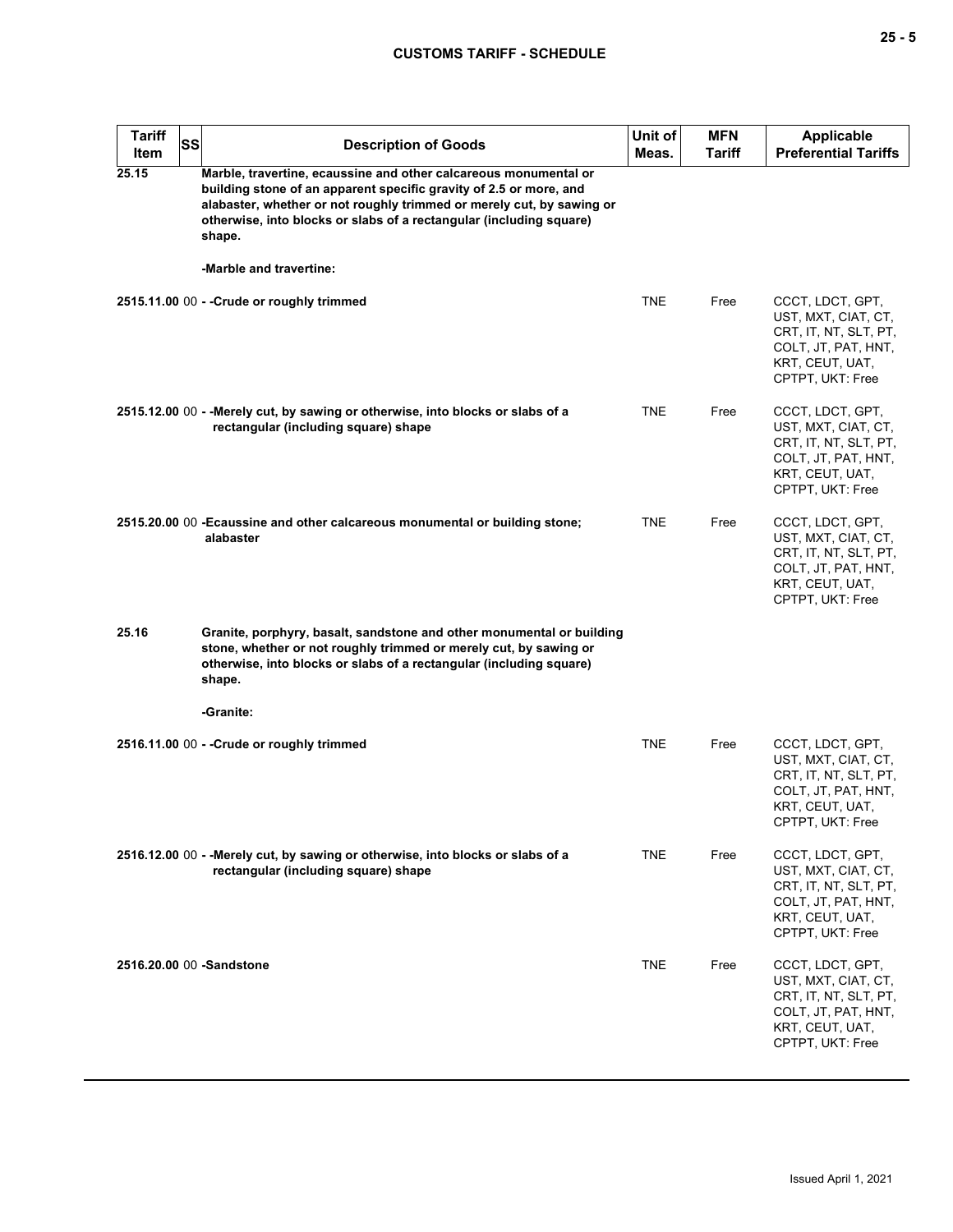| <b>Tariff</b><br>SS         | <b>Description of Goods</b>                                                                                                                                                                                                                                                                                                                                                                                                                                            | Unit of                  | <b>MFN</b>    | <b>Applicable</b>                                                                                                              |
|-----------------------------|------------------------------------------------------------------------------------------------------------------------------------------------------------------------------------------------------------------------------------------------------------------------------------------------------------------------------------------------------------------------------------------------------------------------------------------------------------------------|--------------------------|---------------|--------------------------------------------------------------------------------------------------------------------------------|
| Item                        |                                                                                                                                                                                                                                                                                                                                                                                                                                                                        | Meas.                    | <b>Tariff</b> | <b>Preferential Tariffs</b>                                                                                                    |
|                             | 2516.90.00 00 -Other monumental or building stone                                                                                                                                                                                                                                                                                                                                                                                                                      | <b>TNE</b>               | Free          | CCCT, LDCT, GPT,<br>UST, MXT, CIAT, CT,<br>CRT, IT, NT, SLT, PT,<br>COLT, JT, PAT, HNT,<br>KRT, CEUT, UAT,<br>CPTPT, UKT: Free |
| 25.17                       | Pebbles, gravel, broken or crushed stone, of a kind commonly used for<br>concrete aggregates, for road metalling or for railway or other ballast,<br>shingle and flint, whether or not heat-treated; macadam of slag, dross or<br>similar industrial waste, whether or not incorporating the materials cited<br>in the first part of the heading; tarred macadam; granules, chippings and<br>powder, of stones of heading 25.15 or 25.16, whether or not heat-treated. |                          |               |                                                                                                                                |
| 2517.10.00                  | -Pebbles, gravel, broken or crushed stone, of a kind commonly used for<br>concrete aggregates, for road metalling or for railway or other ballast,<br>shingle and flint, whether or not heat-treated                                                                                                                                                                                                                                                                   |                          | Free          | CCCT, LDCT, GPT,<br>UST, MXT, CIAT, CT,<br>CRT, IT, NT, SLT, PT,<br>COLT, JT, PAT, HNT,<br>KRT, CEUT, UAT,<br>CPTPT, UKT: Free |
|                             |                                                                                                                                                                                                                                                                                                                                                                                                                                                                        | <b>TNE</b><br><b>TNE</b> |               |                                                                                                                                |
|                             |                                                                                                                                                                                                                                                                                                                                                                                                                                                                        | <b>TNE</b>               |               |                                                                                                                                |
|                             |                                                                                                                                                                                                                                                                                                                                                                                                                                                                        | TNE                      |               |                                                                                                                                |
|                             | 2517.20.00 00 -Macadam of slag, dross or similar industrial waste, whether or not<br>incorporating the materials cited in subheading 2517.10                                                                                                                                                                                                                                                                                                                           | <b>TNE</b>               | Free          | CCCT, LDCT, GPT,<br>UST, MXT, CIAT, CT,<br>CRT, IT, NT, SLT, PT,<br>COLT, JT, PAT, HNT,<br>KRT, CEUT, UAT,<br>CPTPT, UKT: Free |
|                             | 2517.30.00 00 - Tarred macadam                                                                                                                                                                                                                                                                                                                                                                                                                                         | <b>TNE</b>               | Free          | CCCT, LDCT, GPT,<br>UST, MXT, CIAT, CT,<br>CRT, IT, NT, SLT, PT,<br>COLT, JT, PAT, HNT,<br>KRT, CEUT, UAT,<br>CPTPT, UKT: Free |
|                             | -Granules, chippings and powder, of stones of heading 25.15 or 25.16,<br>whether or not heat-treated:                                                                                                                                                                                                                                                                                                                                                                  |                          |               |                                                                                                                                |
| 2517.41.00 00 - - Of marble |                                                                                                                                                                                                                                                                                                                                                                                                                                                                        | TNE                      | Free          | CCCT, LDCT, GPT,<br>UST, MXT, CIAT, CT,<br>CRT, IT, NT, SLT, PT,<br>COLT, JT, PAT, HNT,<br>KRT, CEUT, UAT,<br>CPTPT, UKT: Free |
| 2517.49.00 00 - - Other     |                                                                                                                                                                                                                                                                                                                                                                                                                                                                        | TNE                      | Free          | CCCT, LDCT, GPT,<br>UST, MXT, CIAT, CT,<br>CRT, IT, NT, SLT, PT,<br>COLT, JT, PAT, HNT,<br>KRT, CEUT, UAT,<br>CPTPT, UKT: Free |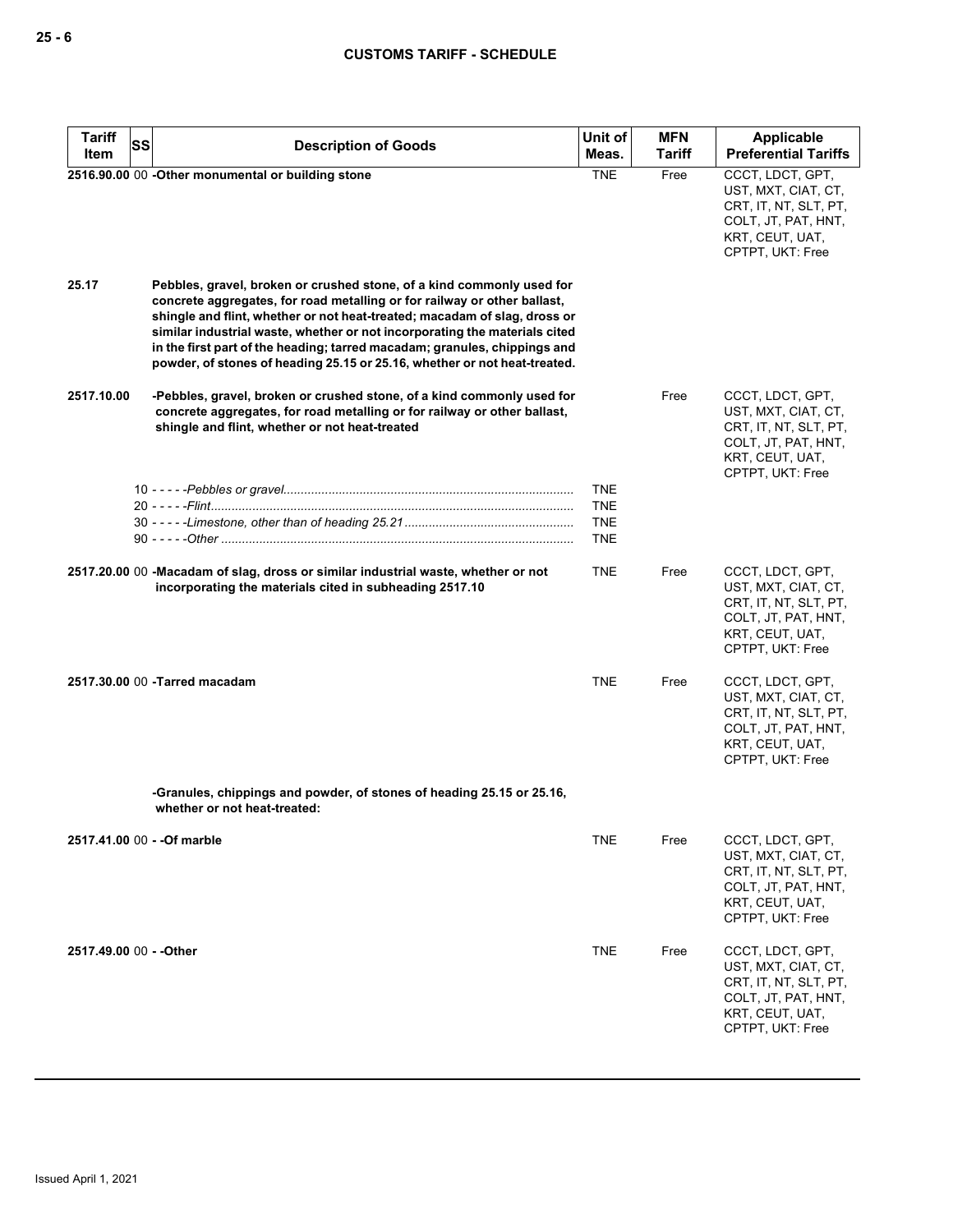## **CUSTOMS TARIFF - SCHEDULE**

| <b>Tariff</b><br>Item | SS | <b>Description of Goods</b>                                                                                                                                                                                                        | Unit of<br>Meas. | <b>MFN</b><br>Tariff | <b>Applicable</b><br><b>Preferential Tariffs</b>                                                                               |
|-----------------------|----|------------------------------------------------------------------------------------------------------------------------------------------------------------------------------------------------------------------------------------|------------------|----------------------|--------------------------------------------------------------------------------------------------------------------------------|
| 25.18                 |    | Dolomite, whether or not calcined or sintered, including dolomite<br>roughly trimmed or merely cut, by sawing or otherwise, into blocks or<br>slabs of a rectangular (including square) shape; dolomite ramming mix.               |                  |                      |                                                                                                                                |
|                       |    | 2518.10.00 00 -Dolomite, not calcined or sintered                                                                                                                                                                                  | KGM              | Free                 | CCCT, LDCT, GPT,<br>UST, MXT, CIAT, CT,<br>CRT, IT, NT, SLT, PT,<br>COLT, JT, PAT, HNT,<br>KRT, CEUT, UAT,<br>CPTPT, UKT: Free |
|                       |    | 2518.20.00 00 - Calcined or sintered dolomite                                                                                                                                                                                      | <b>KGM</b>       | Free                 | CCCT, LDCT, GPT,<br>UST, MXT, CIAT, CT,<br>CRT, IT, NT, SLT, PT,<br>COLT, JT, PAT, HNT,<br>KRT, CEUT, UAT,<br>CPTPT, UKT: Free |
|                       |    | 2518.30.00 00 -Dolomite ramming mix                                                                                                                                                                                                | <b>KGM</b>       | Free                 | CCCT, LDCT, GPT,<br>UST, MXT, CIAT, CT,<br>CRT, IT, NT, SLT, PT,<br>COLT, JT, PAT, HNT,<br>KRT, CEUT, UAT,<br>CPTPT, UKT: Free |
| 25.19                 |    | Natural magnesium carbonate (magnesite); fused magnesia; dead-<br>burned (sintered) magnesia, whether or not containing small quantities<br>of other oxides added before sintering; other magnesium oxide, whether<br>or not pure. |                  |                      |                                                                                                                                |
|                       |    | 2519.10.00 00 -Natural magnesium carbonate (magnesite)                                                                                                                                                                             | KGM              | Free                 | CCCT, LDCT, GPT,<br>UST, MXT, CIAT, CT,<br>CRT, IT, NT, SLT, PT,<br>COLT, JT, PAT, HNT,<br>KRT, CEUT, UAT,<br>CPTPT, UKT: Free |
| 2519.90.00            |    | -Other                                                                                                                                                                                                                             |                  | Free                 | CCCT, LDCT, GPT,<br>UST, MXT, CIAT, CT,<br>CRT, IT, NT, SLT, PT,<br>COLT, JT, PAT, HNT,<br>KRT, CEUT, UAT,<br>CPTPT, UKT: Free |
|                       |    |                                                                                                                                                                                                                                    | KGM<br>KGM       |                      |                                                                                                                                |
|                       |    |                                                                                                                                                                                                                                    | <b>KGM</b>       |                      |                                                                                                                                |
| 25.20                 |    | Gypsum; anhydrite; plasters (consisting of calcined gypsum or calcium<br>sulphate) whether or not coloured, with or without small quantities of<br>accelerators or retarders.                                                      |                  |                      |                                                                                                                                |
|                       |    | 2520.10.00 00 - Gypsum; anhydrite                                                                                                                                                                                                  | KGM              | Free                 | CCCT, LDCT, GPT,<br>UST, MXT, CIAT, CT,<br>CRT, IT, NT, SLT, PT,<br>COLT, JT, PAT, HNT,<br>KRT, CEUT, UAT,<br>CPTPT, UKT: Free |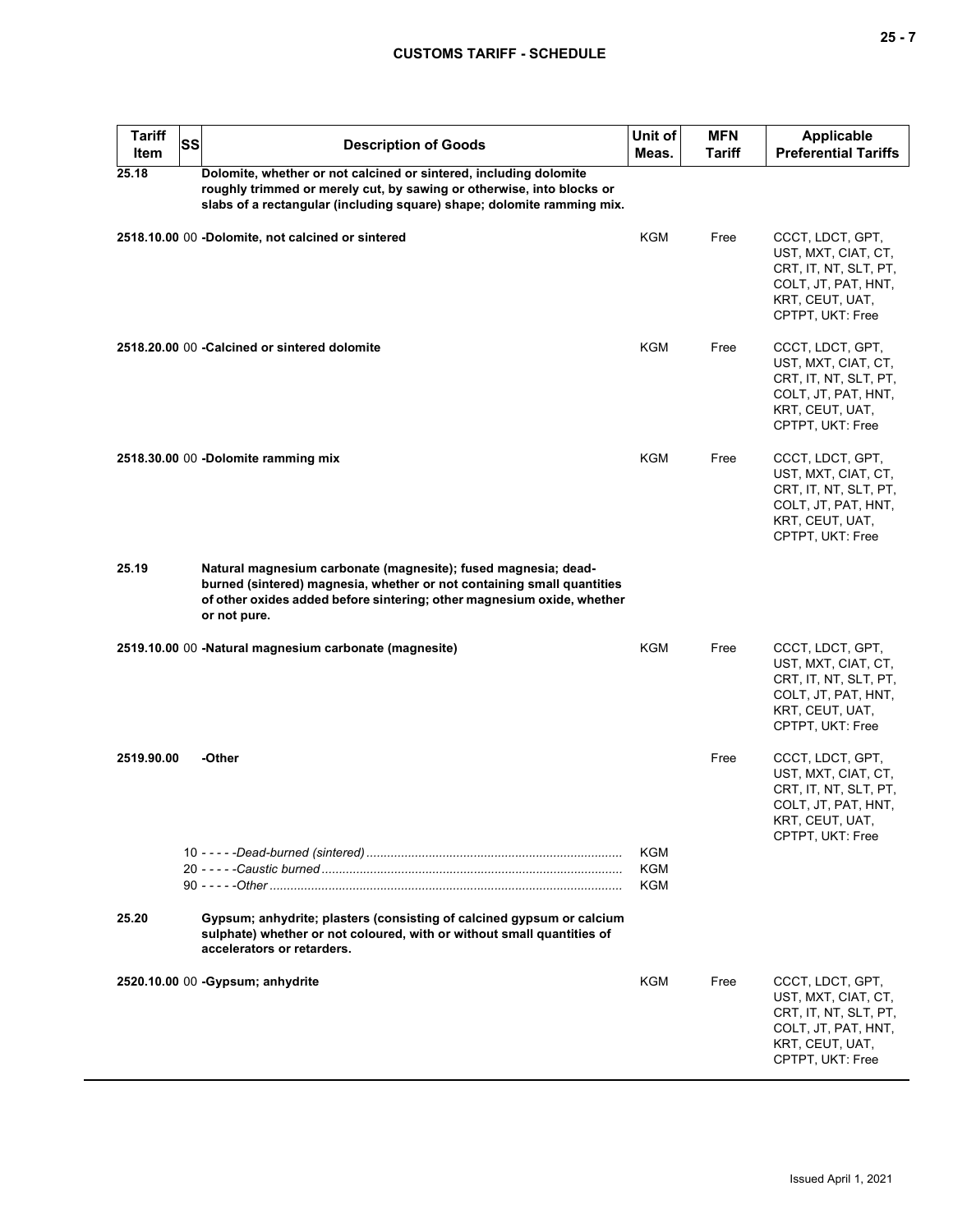| <b>Tariff</b><br><b>SS</b><br>Item | <b>Description of Goods</b>                                                                                                                                   | Unit of<br>Meas. | <b>MFN</b><br><b>Tariff</b> | Applicable<br><b>Preferential Tariffs</b>                                                                                      |
|------------------------------------|---------------------------------------------------------------------------------------------------------------------------------------------------------------|------------------|-----------------------------|--------------------------------------------------------------------------------------------------------------------------------|
| 2520.20.00 00 -Plasters            |                                                                                                                                                               | <b>TNE</b>       | Free                        | CCCT, LDCT, GPT,<br>UST, MXT, CIAT, CT,<br>CRT, IT, NT, SLT, PT,<br>COLT, JT, PAT, HNT,<br>KRT, CEUT, UAT,<br>CPTPT, UKT: Free |
|                                    | 2521.00.00 00 Limestone flux; limestone and other calcareous stone, of a kind used for<br>the manufacture of lime or cement.                                  | <b>TNE</b>       | Free                        | CCCT, LDCT, GPT,<br>UST, MXT, CIAT, CT,<br>CRT, IT, NT, SLT, PT,<br>COLT, JT, PAT, HNT,<br>KRT, CEUT, UAT,<br>CPTPT, UKT: Free |
| 25.22                              | Quicklime, slaked lime and hydraulic lime, other than calcium oxide and<br>hydroxide of heading 28.25.                                                        |                  |                             |                                                                                                                                |
| 2522.10.00 00 -Quicklime           |                                                                                                                                                               | <b>KGM</b>       | Free                        | CCCT, LDCT, GPT,<br>UST, MXT, CIAT, CT,<br>CRT, IT, NT, SLT, PT,<br>COLT, JT, PAT, HNT,<br>KRT, CEUT, UAT,<br>CPTPT, UKT: Free |
|                                    | 2522.20.00 00 -Slaked lime                                                                                                                                    | KGM              | Free                        | CCCT, LDCT, GPT,<br>UST, MXT, CIAT, CT,<br>CRT, IT, NT, SLT, PT,<br>COLT, JT, PAT, HNT,<br>KRT, CEUT, UAT,<br>CPTPT, UKT: Free |
|                                    | 2522.30.00 00 -Hydraulic lime                                                                                                                                 | <b>KGM</b>       | Free                        | CCCT, LDCT, GPT,<br>UST, MXT, CIAT, CT,<br>CRT, IT, NT, SLT, PT,<br>COLT, JT, PAT, HNT,<br>KRT, CEUT, UAT,<br>CPTPT, UKT: Free |
| 25.23                              | Portland cement, aluminous cement, slag cement, supersulphate<br>cement and similar hydraulic cements, whether or not coloured or in the<br>form of clinkers. |                  |                             |                                                                                                                                |
|                                    | 2523.10.00 00 - Cement clinkers                                                                                                                               | <b>TNE</b>       | Free                        | CCCT, LDCT, GPT,<br>UST, MXT, CIAT, CT,<br>CRT, IT, NT, SLT, PT,<br>COLT, JT, PAT, HNT,<br>KRT, CEUT, UAT,<br>CPTPT, UKT: Free |

**-Portland cement:**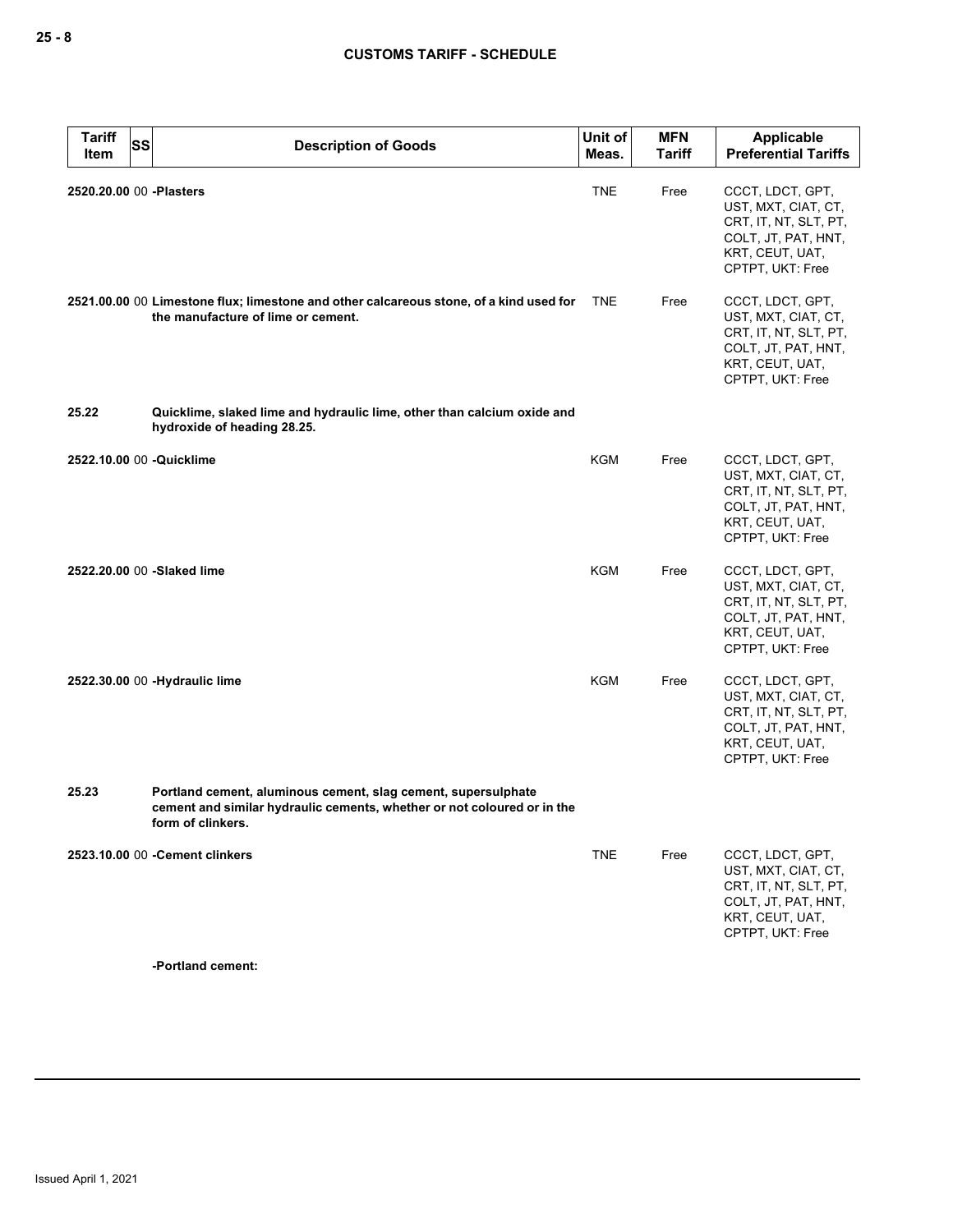| <b>Tariff</b><br>Item | <b>SS</b> | <b>Description of Goods</b>                                          | Unit of<br>Meas.         | <b>MFN</b><br><b>Tariff</b> | Applicable<br><b>Preferential Tariffs</b>                                                                                      |
|-----------------------|-----------|----------------------------------------------------------------------|--------------------------|-----------------------------|--------------------------------------------------------------------------------------------------------------------------------|
|                       |           | 2523.21.00 00 - - White cement, whether or not artificially coloured | <b>TNE</b>               | Free                        | CCCT, LDCT, GPT,<br>UST, MXT, CIAT, CT,<br>CRT, IT, NT, SLT, PT,<br>COLT, JT, PAT, HNT,<br>KRT, CEUT, UAT,<br>CPTPT, UKT: Free |
|                       |           |                                                                      | <b>TNE</b>               | Free                        | CCCT, LDCT, GPT,<br>UST, MXT, CIAT, CT,<br>CRT, IT, NT, SLT, PT,<br>COLT, JT, PAT, HNT,<br>KRT, CEUT, UAT,<br>CPTPT, UKT: Free |
|                       |           |                                                                      | <b>TNE</b>               | Free                        | CCCT, LDCT, GPT,<br>UST, MXT, CIAT, CT,<br>CRT, IT, NT, SLT, PT,<br>COLT, JT, PAT, HNT,<br>KRT, CEUT, UAT,<br>CPTPT, UKT: Free |
| 2523.90.00            |           | -Other hydraulic cements                                             |                          | Free                        | CCCT, LDCT, GPT,<br>UST, MXT, CIAT, CT,<br>CRT, IT, NT, SLT, PT,<br>COLT, JT, PAT, HNT,<br>KRT, CEUT, UAT,<br>CPTPT, UKT: Free |
|                       |           |                                                                      | <b>TNE</b><br><b>TNE</b> |                             |                                                                                                                                |
| 25.24                 |           | Asbestos.                                                            |                          |                             |                                                                                                                                |
|                       |           | 2524.10.00 00 - Crocidolite                                          | <b>TNE</b>               | Free                        | CCCT, LDCT, GPT,<br>UST, MXT, CIAT, CT,<br>CRT, IT, NT, SLT, PT,<br>COLT, JT, PAT, HNT,<br>KRT, CEUT, UAT,<br>CPTPT, UKT: Free |
| 2524.90.00 00 -Other  |           |                                                                      | <b>TNE</b>               | Free                        | CCCT, LDCT, GPT,<br>UST, MXT, CIAT, CT,<br>CRT, IT, NT, SLT, PT,<br>COLT, JT, PAT, HNT,<br>KRT, CEUT, UAT,<br>CPTPT, UKT: Free |
| 25.25                 |           | Mica, including splittings; mica waste.                              |                          |                             |                                                                                                                                |
|                       |           | 2525.10.00 00 -Crude mica and mica rifted into sheets or splittings  | KGM                      | Free                        | CCCT, LDCT, GPT,<br>UST, MXT, CIAT, CT,<br>CRT, IT, NT, SLT, PT,<br>COLT, JT, PAT, HNT,<br>KRT, CEUT, UAT,<br>CPTPT, UKT: Free |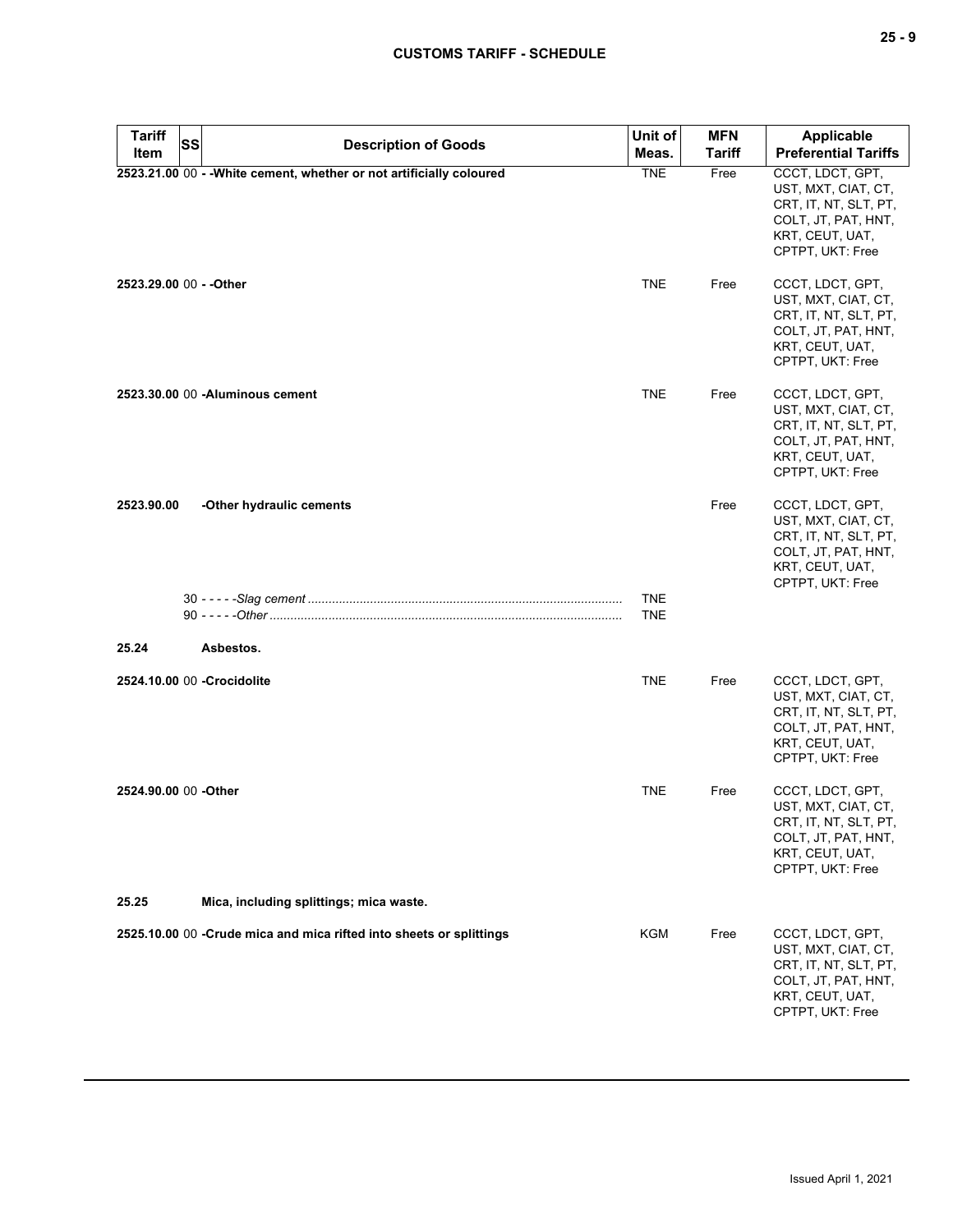| <b>Tariff</b>           | SS<br><b>Description of Goods</b>                                                                                                                                                                                                           | Unit of           | <b>MFN</b>    | <b>Applicable</b>                                                                                                                                                                                                         |
|-------------------------|---------------------------------------------------------------------------------------------------------------------------------------------------------------------------------------------------------------------------------------------|-------------------|---------------|---------------------------------------------------------------------------------------------------------------------------------------------------------------------------------------------------------------------------|
| Item                    |                                                                                                                                                                                                                                             | Meas.             | <b>Tariff</b> | <b>Preferential Tariffs</b>                                                                                                                                                                                               |
|                         | 2525.20.00 00 - Mica powder<br>2525.30.00 00 - Mica waste                                                                                                                                                                                   | <b>KGM</b><br>KGM | Free<br>Free  | CCCT, LDCT, GPT,<br>UST, MXT, CIAT, CT,<br>CRT, IT, NT, SLT, PT,<br>COLT, JT, PAT, HNT,<br>KRT, CEUT, UAT,<br>CPTPT, UKT: Free<br>CCCT, LDCT, GPT,<br>UST, MXT, CIAT, CT,<br>CRT, IT, NT, SLT, PT,<br>COLT, JT, PAT, HNT, |
| 25.26                   | Natural steatite, whether or not roughly trimmed or merely cut, by<br>sawing or otherwise, into blocks or slabs of a rectangular (including                                                                                                 |                   |               | KRT, CEUT, UAT,<br>CPTPT, UKT: Free                                                                                                                                                                                       |
|                         | square) shape; talc.                                                                                                                                                                                                                        |                   |               |                                                                                                                                                                                                                           |
|                         | 2526.10.00 00 -Not crushed, not powdered                                                                                                                                                                                                    | <b>TNE</b>        | Free          | CCCT, LDCT, GPT,<br>UST, MXT, CIAT, CT,<br>CRT, IT, NT, SLT, PT,<br>COLT, JT, PAT, HNT,<br>KRT, CEUT, UAT,<br>CPTPT, UKT: Free                                                                                            |
|                         | 2526.20.00 00 - Crushed or powdered                                                                                                                                                                                                         | <b>TNE</b>        | Free          | CCCT, LDCT, GPT,<br>UST, MXT, CIAT, CT,<br>CRT, IT, NT, SLT, PT,<br>COLT, JT, PAT, HNT,<br>KRT, CEUT, UAT,<br>CPTPT, UKT: Free                                                                                            |
|                         | 2528.00.00 00 -Natural borates and concentrates thereof (whether or not calcined), but<br>not including borates separated from natural brine; natural boric acid<br>containing not more than 85% of $H_3BO_3$ calculated on the dry weight. | KGM               | Free          | CCCT, LDCT, GPT,<br>UST, MXT, CIAT, CT,<br>CRT, IT, NT, SLT, PT,<br>COLT, JT, PAT, HNT,<br>KRT, CEUT, UAT,<br>CPTPT, UKT: Free                                                                                            |
| 25.29                   | Feldspar; leucite; nepheline and nepheline syenite; fluorspar.                                                                                                                                                                              |                   |               |                                                                                                                                                                                                                           |
| 2529.10.00 00 -Feldspar |                                                                                                                                                                                                                                             | <b>TNE</b>        | Free          | CCCT, LDCT, GPT,<br>UST, MXT, CIAT, CT,<br>CRT, IT, NT, SLT, PT,<br>COLT, JT, PAT, HNT,<br>KRT, CEUT, UAT,<br>CPTPT, UKT: Free                                                                                            |
|                         | -Fluorspar:                                                                                                                                                                                                                                 |                   |               |                                                                                                                                                                                                                           |
|                         | 2529.21.00 00 - - Containing by weight 97% or less of calcium fluoride                                                                                                                                                                      | <b>TNE</b>        | Free          | CCCT, LDCT, GPT,<br>UST, MXT, CIAT, CT,<br>CRT, IT, NT, SLT, PT,<br>COLT, JT, PAT, HNT,<br>KRT, CEUT, UAT,<br>CPTPT, UKT: Free                                                                                            |